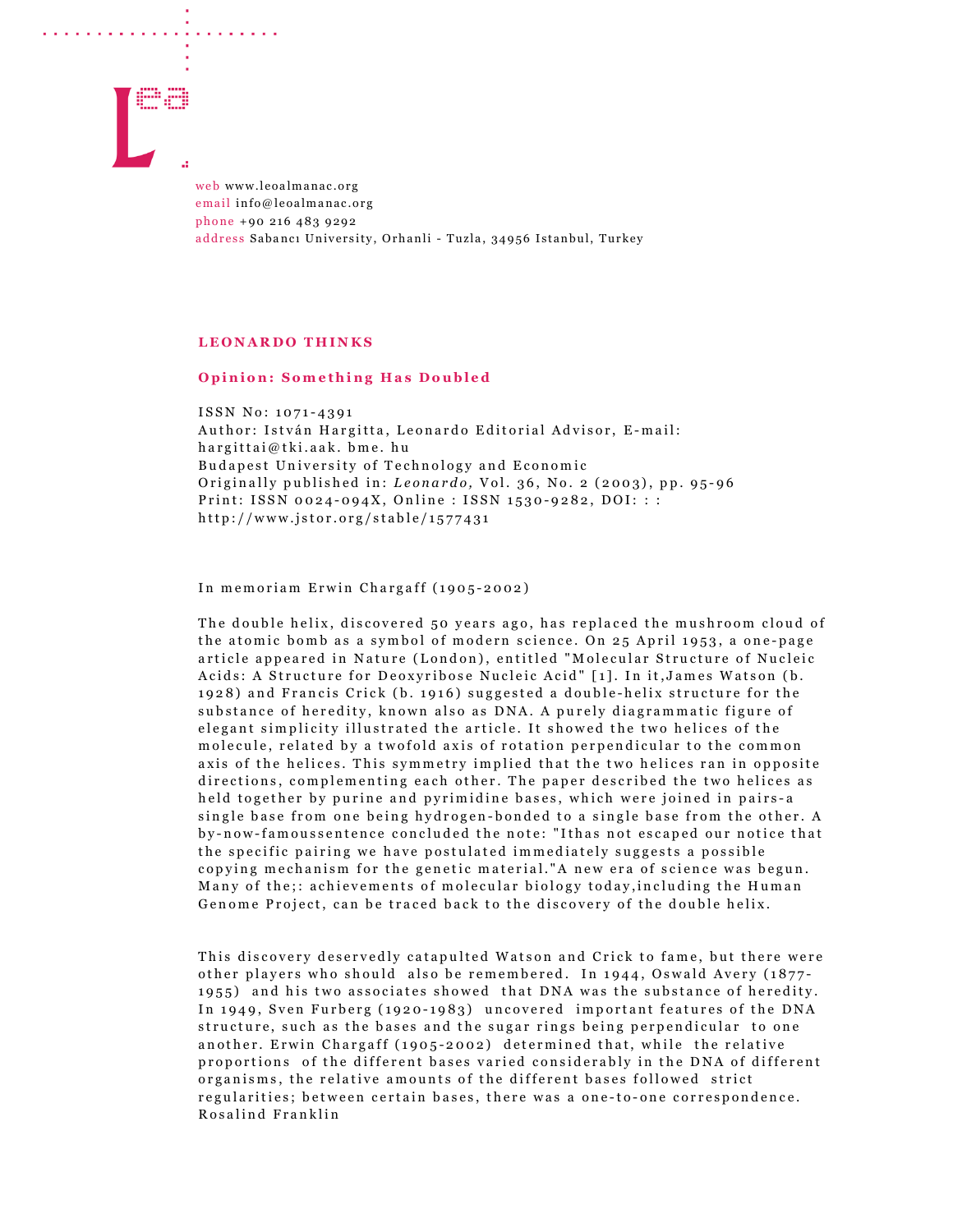

 $(1920-1958)$  produced X-raydiffraction photographs of DNA that proved its helical structure. While all these discoveries were crucial contributions that would have led in time to the discovery of the structure of DNA, Watson and Crick's discovery was a master stroke. They received the Nobel Prize in Physiology or Medicine in 1962, sharing it with Maurice Wilkins (b. 1916), who did a comprehensive X-raycrystallographic study of the DNA structure.

In addition to the enormous importance of the structure of DNA, various aspects of its discovery have been immortalized in literary creations, the most notable being Watson's The DoubleHelix, first published in 1968 and a bestseller ever since [2]. The double helix has also become a subject of artistic creation, especially in sculpture. Erwin Chargaff did not mean it kindly when he noted its popularity, but, sarcasm notwithstanding, he was not far off the mark when he said,

The outstanding charismatic symbol of our time-the spiral staircase leading, I hope, into heaven-has been advertised with a truly remarkable intensity. It has been used as an emblem, it has been put on neckties, it embellishes letterheads, it stands outside of buildings as what might be called commercial sculpture. It has even invaded the higher forms of m anner is t art  $\lceil 3 \rceil$ .

There is something breathtaking about the double-helix structure whether it is represented by a diagrammatic sketch or an elaborate design. On the campus of Cold Spring Harbor Laboratory, a recently unveiled sculpture is conspicuously simple: the two helices are connected with straight rods and at the top the two helices are turned back into the ground as they divide, an effect that may have symbolic significance for reproduction, but also serves as a stabilizing feature for the sculpture. Possibly the largest and most spectacular double-helix sculpture stands outside the Biomedical Center of Uppsala University (Fig. 1); the two helices ascend vertically as if from a cell and then split at the top, as if getting ready for reproduction. This is an ornate creation in which various e lements of the DNA structure may be recognized, but closer scrutiny reveals an error in the arrangement. Some bases appear to be outside of the backbone rather than inside, as they are in the true structure of DNA [4].

Watson and Crick'sdiscovery of the double helix uncovered one of life's most fundamental secrets. DNA research has led to improvements in the quality of life; it is a field whose potential appears to be boundless, although genetic engineering has a long way to go to develop appropriate guidelines for its use and to reach general acceptance. The figure of the double helix has also created a bridge between science and the arts.